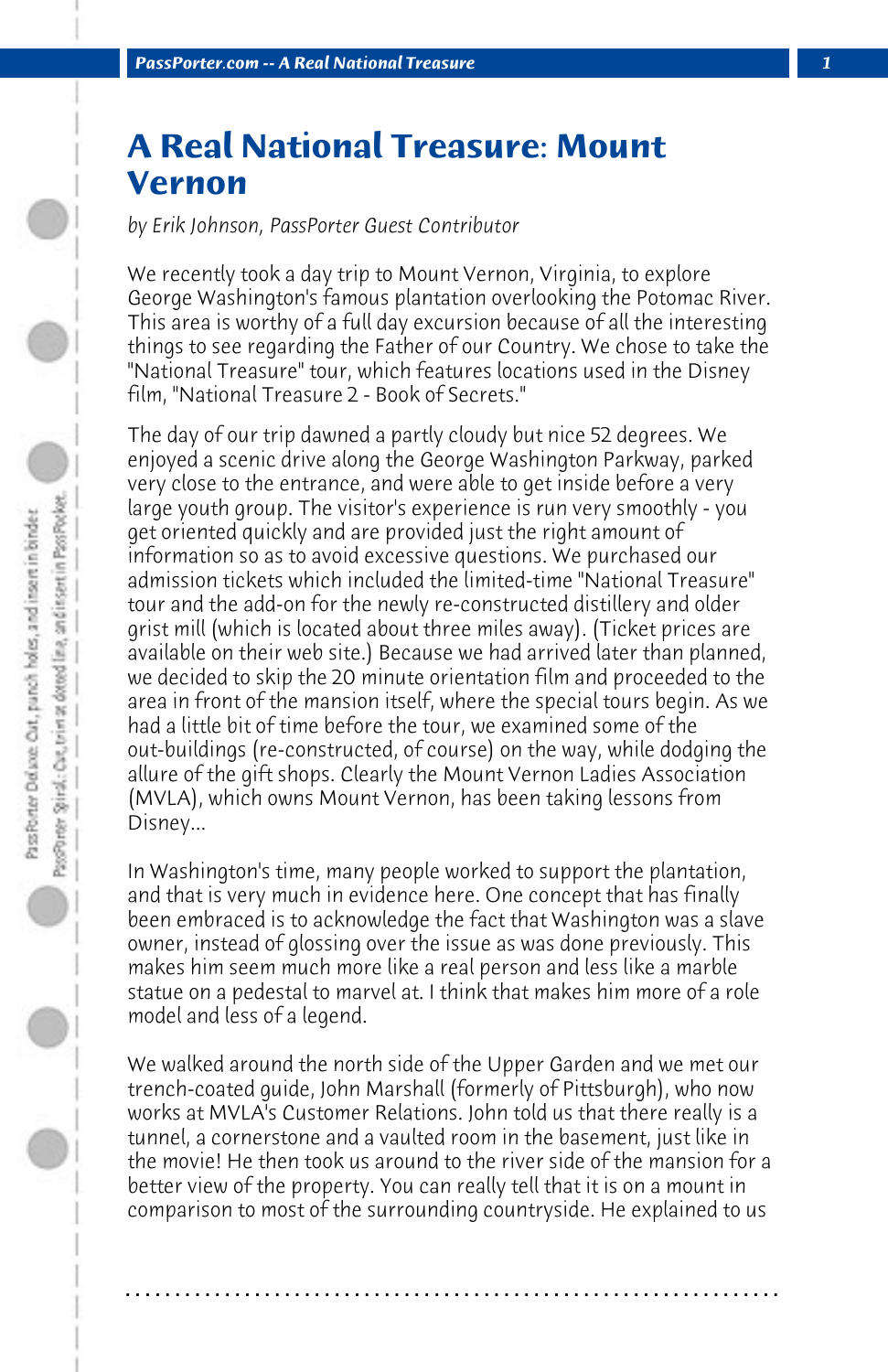that even though Mount Vernon is only in the film for five minutes, it took three weeks for the crew of hundreds to record what was needed for the film. Apparently, it was very chilly during the shoot and the extras had to constantly be reminded to remove their coats. The exteriors were filmed at night, with a lot of lighting equipment, prompting many calls to the authorities about suspicious activities ranging from space aliens to illegal activities.

After obtaining the key, John led us down into the cellar. We could see the rough-hewn beams and supports along with some curious copper flashing that we figured out was there to prevent termite infestation (I wish we had some of that copper in our own old house). He then pointed out the vaulted room that was re-created back in Hollywood, as well as the cornerstone that actually has George Washington's elder half-brother Lawrence's initials on it (LW instead of GW as in the film). Lawrence owned the estate until he died in 1754, when ownership passed to George. The MVLA had to install air conditioning in the mansion, because even though the doors remain open much of the time, the heat and moisture from the hundreds of thousands of yearly visitors would take an increasing toll on the structure and furnishings. The structure of the cellar would also suffer if they offered tours year-round or if a film crew worked here for weeks, so it was re-created on a sound stage.

After leading us out of the cellar and locking the door, John led us to the edge of the lawn and showed us where the spring house and the riverside opening to the tunnel is located. The tunnel connects the mansion and the riverside to make it easier to haul ice from the river to the ice house. So, there really is a tunnel at Mount Vernon, but its purpose is not mysterious at all, but very practical for a very busy 18th century plantation that produced food for profit and to sustain the plantation's residents. We then made our way down to the river's edge and saw the garage that was built into the hill to house the chemical fire truck that Henry Ford donated in 1923. Ford was concerned that the mansion could burn down before other fire equipment could arrive. We learned that even though the mansion looks like stone, it is actually made of textured wood. John had to end our tour there at the river's edge, but our experience today has shown us that Hollywood can do a very good job of making something mundane into something mysterious!

Today's Mount Vernon is well preserved and has many recently reconstructed buildings, like the 16-sided threshing barn. This building was designed by Washington to make the threshing of grain more efficient. A surplus of grain allowed him to make money from the production of flour and whiskey (more about that later). Before we left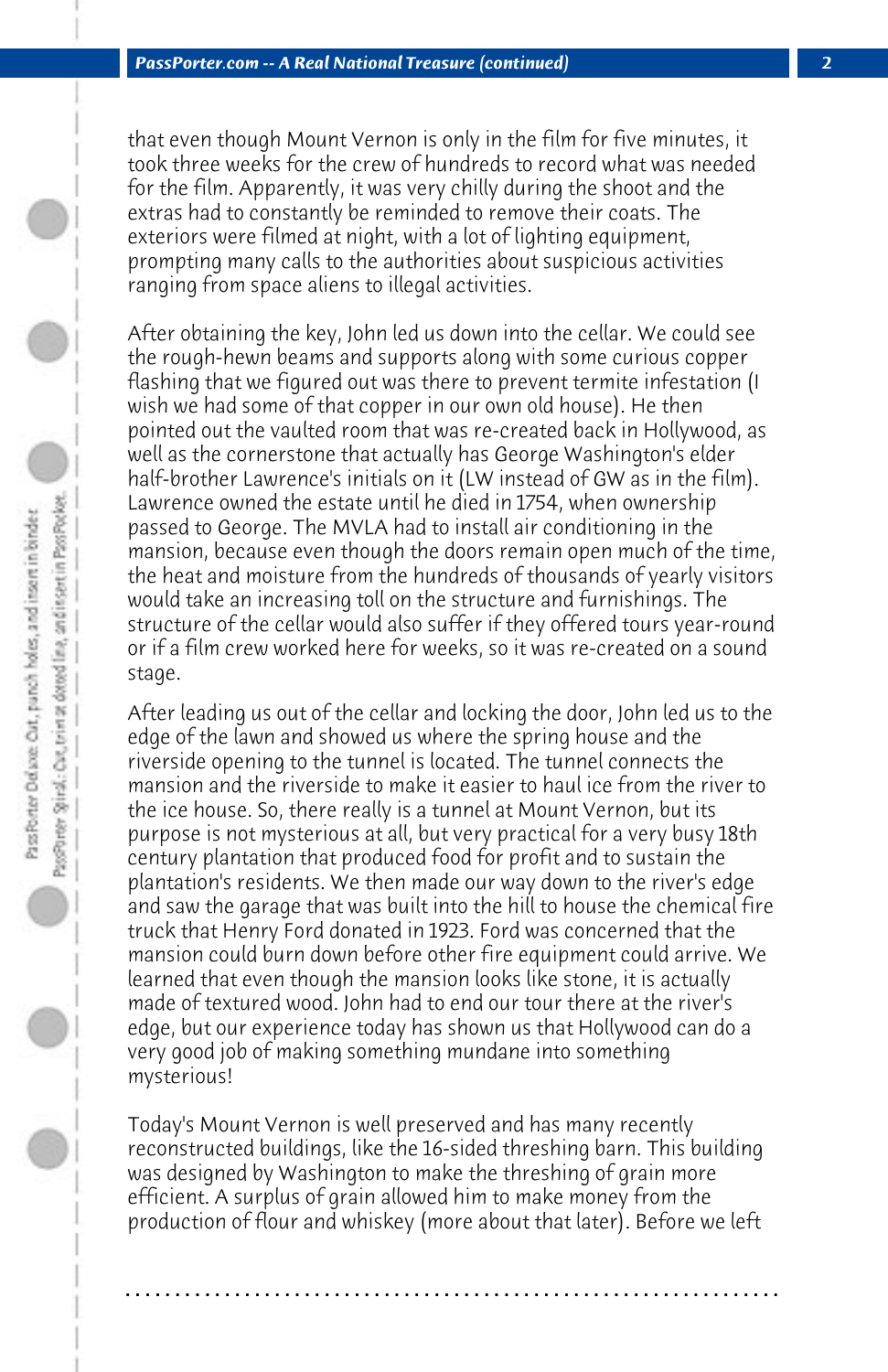*PassPorter.com -- A Real National Treasure (continued) 3*

Mount Vernon, we went to the food court for lunch. The selections were similar to what you would find at a mall. We then went back over to the Ford Orientation Center and watched a very interesting orientation film, introduced by Pat Sajak.

Then we went back to the mansion and were pleased to find that even though the queue was much longer than it had been earlier in the day, it moved quickly. One rule that is strictly enforced is no photographs inside the mansion. (The gift shops have books with very good photos.) The mansion is very well furnished, in a style similar to homes in Williamsburg and Philadelphia's Liberty Hall. After a brief stop in the museum and gift shop, we packed up and drove over to the gristmill and distillery.

In order to produce the flour and whiskey, Mount Vernon had a grist mill, a distillery, and a barley malting operation located at Dogue Creek, three miles from the mansion, where there was better terrain for the water-powered operation. This site is also operated by the MVLA and the distillery was recently brought back into working condition. It even turned out a small batch of whiskey in 2007. Samples were not available [during our visit, but they will be making commemorative produc](http://www.passporter.com/articles/a-real-national-treasure-mount-vernon.php)ts soon. The distiller told us that it was not aged, and therefore we would probably not enjoy the taste of it. The gristmill is very interesting and can grind both wheat and corn because it has two sets of millstones. It is ingeniously designed, with mostly wood parts that can be replaced. Mount Vernon is a wonderful place to visit on a spring day. I hope everyone gets a chance to enjoy this "National Treasure."

*About The Author: Erik Johnson grew up in the Washington, D.C. area and works in the city, but still loves to explore the area's many interesting sites. He lives in the country with his wife Kendra and their sons and dogs and cats.*

*Article last updated: 4/17/2008*

*View the latest version online at: http://www.passporter.com/articles/a-real-national-treasure-mount-vernon.html*

*Copyright by Erik Johnson. All rights reserved under International and Pan-American Copyright Conventions. No part of this publication may be stored in a retrieval system or transmitted in any form by any means electronic, mechanical, photocopying, recording, scanning, or otherwise, except as permitted under sections 107 or 108 of the 1976 United States Copyright Act. Resale of this guide is strictly prohibited without the copyright holder's permission. If you purchased this publication from someone other than PassPorter Travel Press, please call 877-929-3273.*